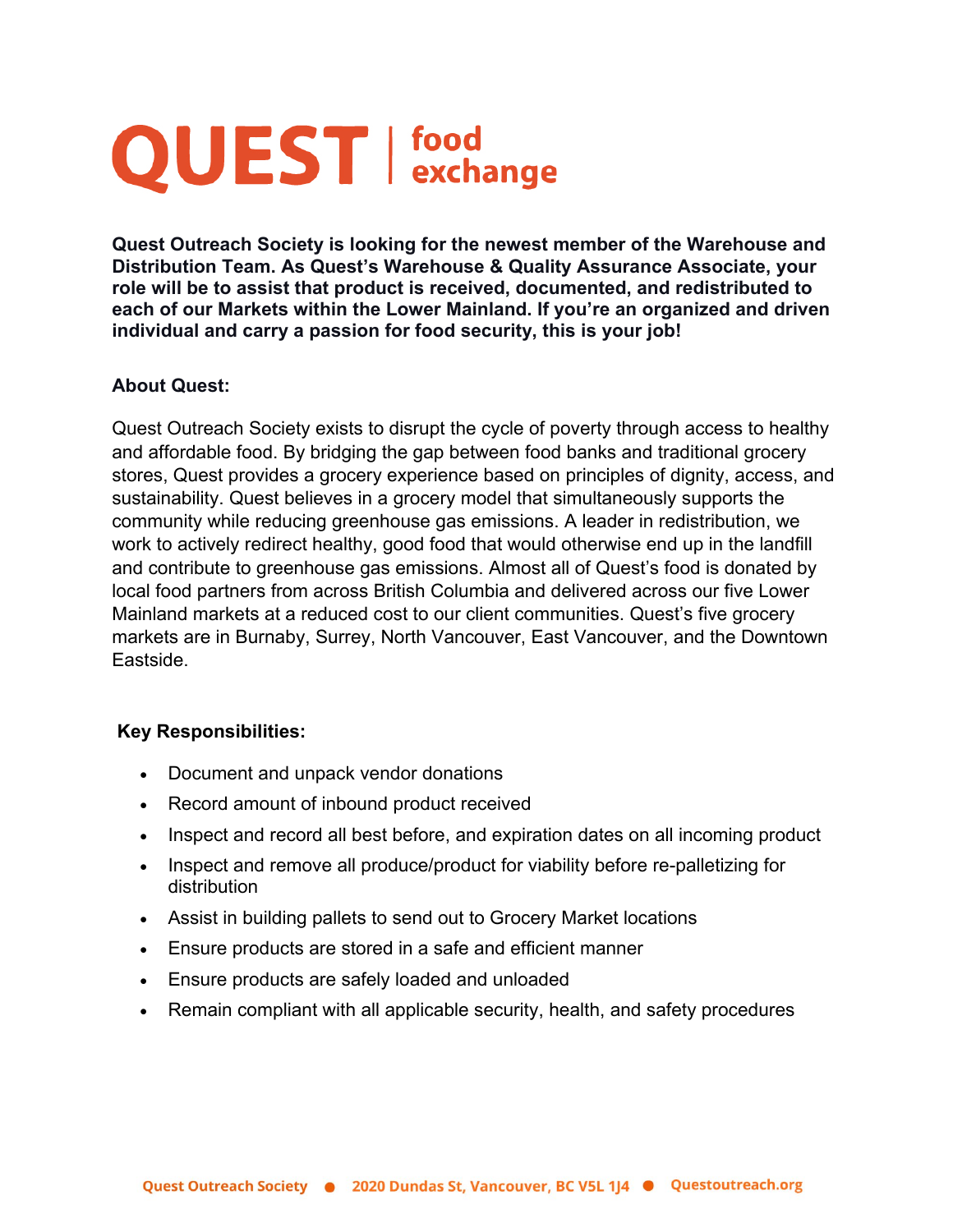# **QUEST** | food

- Ability to lift heavy objects repeatedly no heavier than 50 lbs.
- Engage in special projects as needed

## **Knowledge, Skills, and Abilities:**

- Must be observant and detail oriented with an understanding of food products
- A team player with excellent interpersonal skills, good written and verbal communication skills
- Good decision making and analytical skills
- Good working knowledge of Microsoft Office Suite and Excel
- A willingness to learn new software programs
- Knowledge of LBOS and LPOS as an asset
- Excellent organizational and time management skills
- Good numerical skills

## **Training and Expertise:**

- 2-4 years of experience as a Warehouse Associate
- Pallet Jack Certification ideal
- Food Safe Certificate Level 1 ideal
- Standard First Aid not necessary but considered an asset

## **To Apply:**

**Please include the following in an email with the subjecting heading: "QUEST Warehouse Associate/Quality Assurance" to Quest Director of Food Logistics, Janice Martin, at [jmartin@questoutreach.org.](mailto:jmartin@questoutreach.org)**